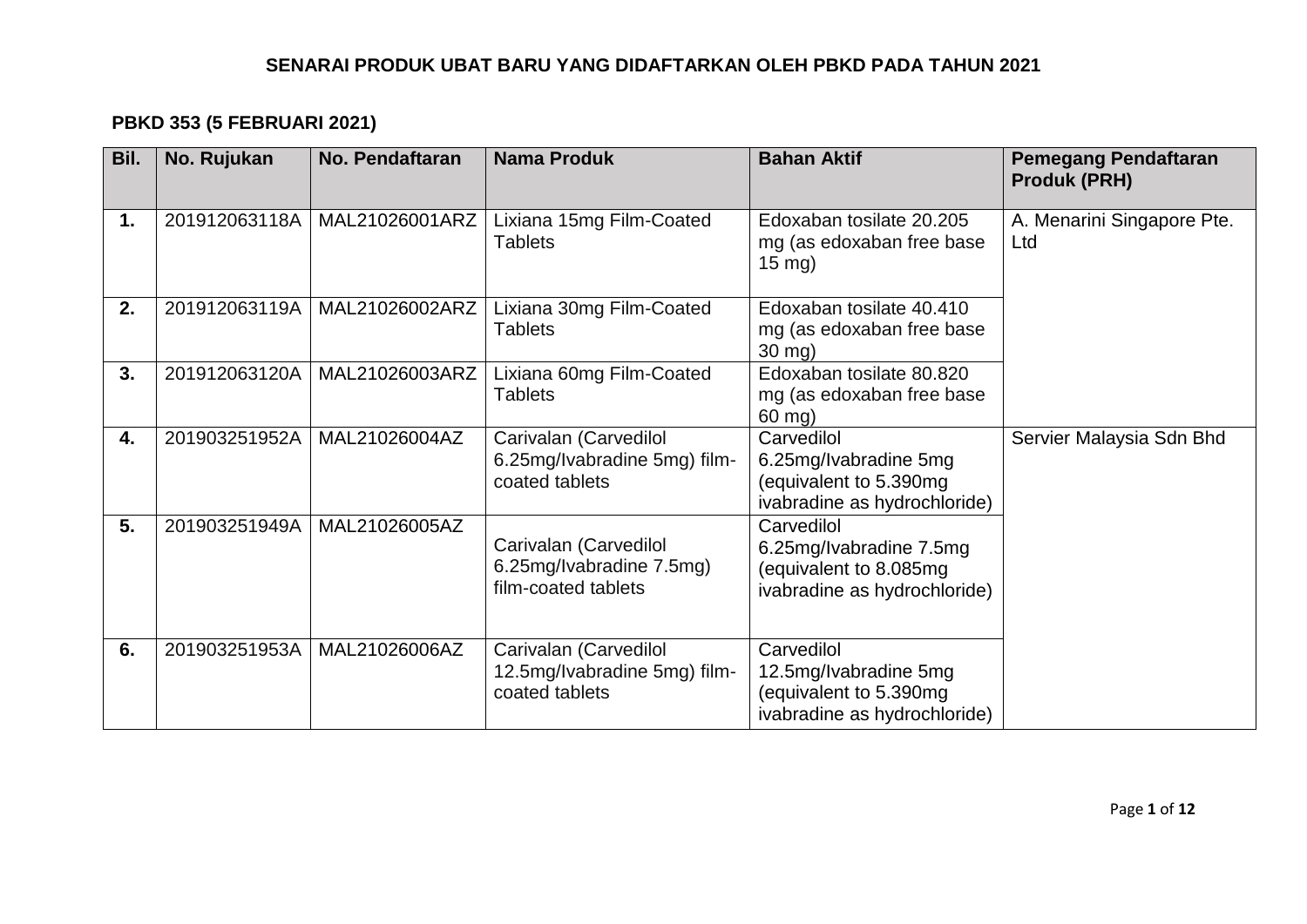| Bil.             | No. Rujukan   | <b>No. Pendaftaran</b> | <b>Nama Produk</b>                                                       | <b>Bahan Aktif</b>                                                                              | <b>Pemegang Pendaftaran</b><br><b>Produk (PRH)</b> |
|------------------|---------------|------------------------|--------------------------------------------------------------------------|-------------------------------------------------------------------------------------------------|----------------------------------------------------|
| $\overline{7}$ . | 201903251950A | MAL21026007AZ          | Carivalan (Carvedilol<br>12.5mg/Ivabradine 7.5mg)<br>film-coated tablets | Carvedilol<br>12.5mg/Ivabradine 7.5mg<br>(equivalent to 8.085mg<br>ivabradine as hydrochloride) |                                                    |
| 8.               | 201903251954A | MAL21026008AZ          | Carivalan (Carvedilol<br>25mg/Ivabradine 5mg) film-<br>coated tablets    | Carvedilol 25mg/Ivabradine<br>5mg (equivalent to 5.390mg)<br>ivabradine as hydrochloride)       |                                                    |
| 9.               | 201903251951A | MAL21026009AZ          | Carivalan (Carvedilol<br>25mg/Ivabradine 7.5mg) film-<br>coated tablets  | Carvedilol 25mg/Ivabradine<br>7.5mg (equivalent to<br>8.085mg ivabradine as<br>hydrochloride)   |                                                    |

# **PBKD 354 (2 MAC 2021)**

| Bil. | No. Rujukan   | No. Pendaftaran | <b>Nama Produk</b>                               | <b>Bahan Aktif</b> | <b>Pemegang Pendaftaran</b><br><b>Produk (PRH)</b>      |
|------|---------------|-----------------|--------------------------------------------------|--------------------|---------------------------------------------------------|
|      | 202101074755A | MAL21036045AZ   | Fabiflu 200mg Tablets                            | Favipiravir 200mg  | <b>Glenmark Pharmaceuticals</b><br>(Malaysia) Sdn. Bhd. |
| 2.   | 201902071798A | MAL21036001AZ   | Caliberi® Orodispersible Film<br>5 <sub>mg</sub> | Tadalafil 5mg      | Abbot Laboratories Malaysia<br>Sdn. Bhd.                |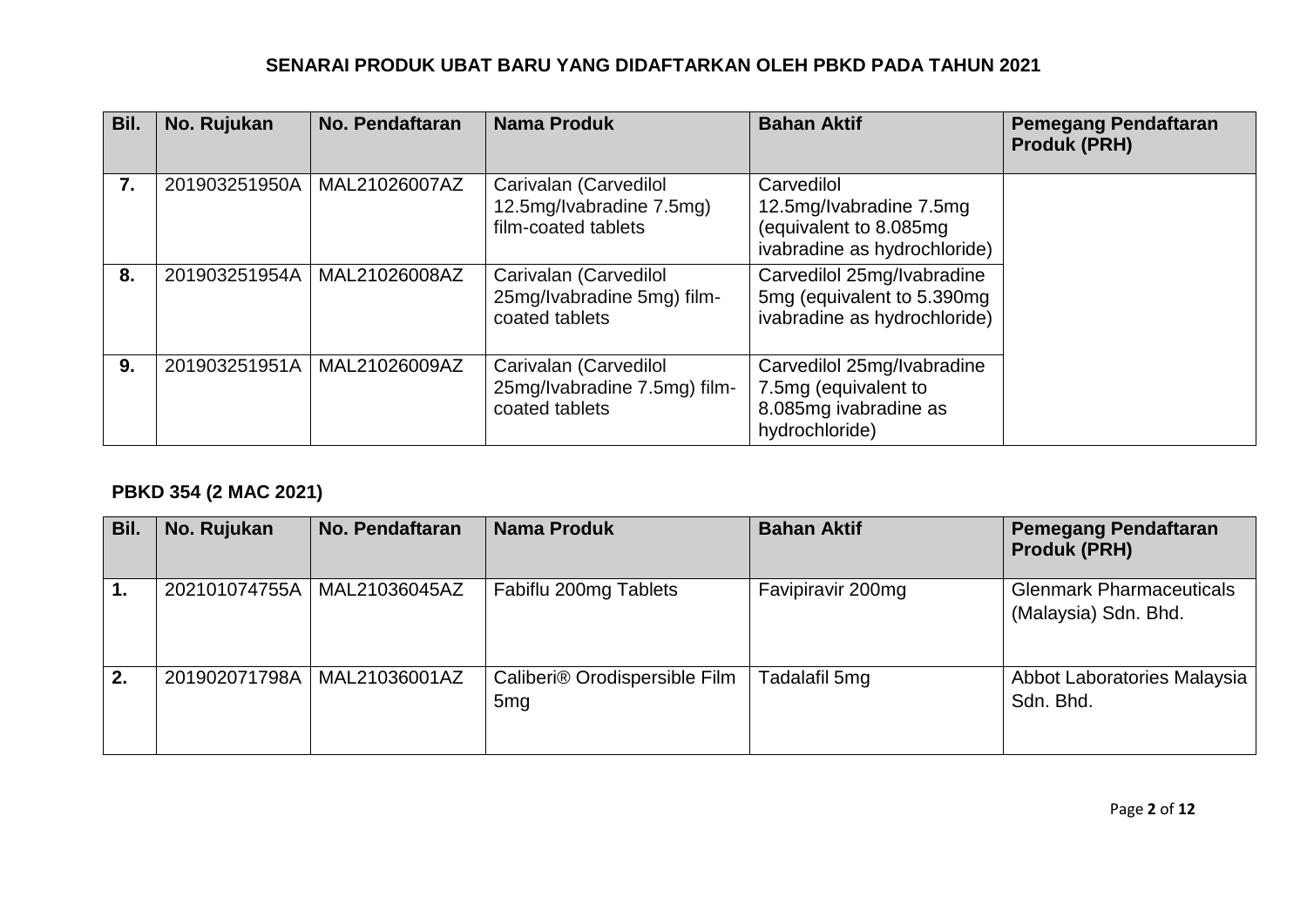| Bil. | No. Rujukan   | No. Pendaftaran               | <b>Nama Produk</b>                                | <b>Bahan Aktif</b>               | <b>Pemegang Pendaftaran</b><br><b>Produk (PRH)</b> |
|------|---------------|-------------------------------|---------------------------------------------------|----------------------------------|----------------------------------------------------|
| 3.   |               | 201912063119A   MAL21036002AZ | Caliberi® Orodispersible Film<br>20 <sub>mg</sub> | Tadalafil 20mg                   | Abbot Laboratories Malaysia<br>Sdn. Bhd.           |
| 4.   | 202001063208A | MAL21036003ACZ                | SPRAVATO 28mg Nasal<br>Spray                      | Esketamine Hydrochloride<br>28mg | Johnson & Johnson Sdn<br><b>Bhd</b>                |
| 5.   | 201912233201A | MAL21036004ACZ                | Lanoxin Injection 0.5mg/2ml                       | Digoxin 0.5mg/2ml                | <b>Aspen Medical Products</b><br>Malaysia Sdn Bhd  |

# **PBKD 355 (2 APRIL 2021)**

| Bil. | No. Rujukan   | No. Pendaftaran | <b>Nama Produk</b>                             | <b>Bahan Aktif</b>  | <b>Pemegang Pendaftaran</b><br><b>Produk (PRH)</b> |
|------|---------------|-----------------|------------------------------------------------|---------------------|----------------------------------------------------|
|      | 201904302080A | MAL21046009AZ   | Bilaxten 10mg Orodispersible<br><b>Tablets</b> | Bilastine 10mg      | A. MENARINI SINGAPORE<br>PTE. LTD.                 |
| 2.   | 201904302079A | MAL21046008AZ   | Bilaxten 2.5 mg/ml Oral<br>Solution            | Bilastine 2.5 mg/mL | A. MENARINI SINGAPORE<br>PTE. LTD.                 |
| 3.   | 201909052642A | MAL21046002ACZ  | CABOMETYX 20mg film-<br>coated tablets         | Cabozantinib 20mg   | <b>ZUELLIG PHARMA SDN</b><br><b>BHD</b>            |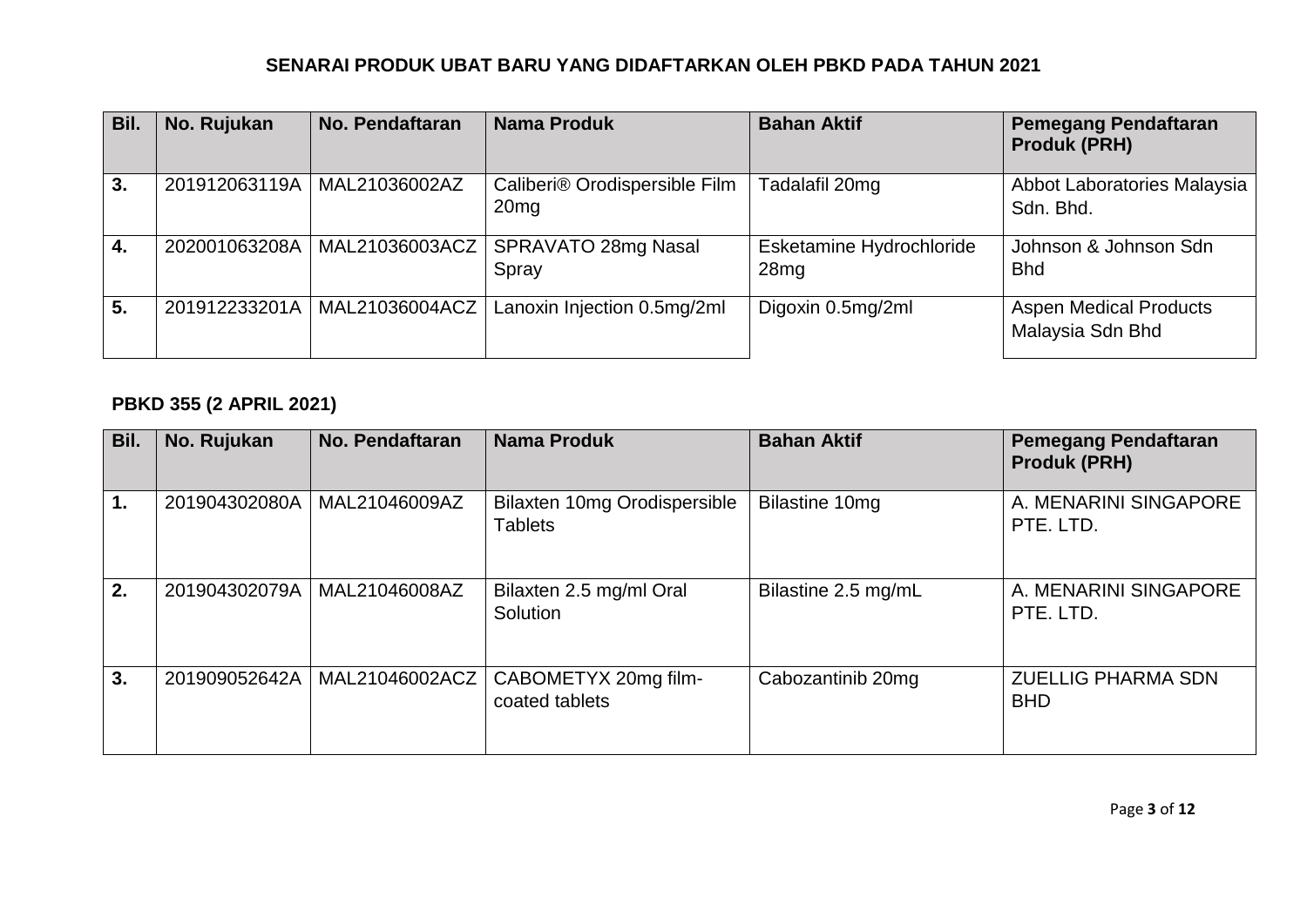| Bil.             | No. Rujukan   | No. Pendaftaran | <b>Nama Produk</b>                                       | <b>Bahan Aktif</b> | <b>Pemegang Pendaftaran</b><br><b>Produk (PRH)</b> |
|------------------|---------------|-----------------|----------------------------------------------------------|--------------------|----------------------------------------------------|
| 4.               | 201909052643A | MAL21046003ACZ  | CABOMETYX 40mg film-<br>coated tablets                   | Cabozantinib 40mg  | <b>ZUELLIG PHARMA SDN</b><br><b>BHD</b>            |
| 5.               | 201909052644A | MAL21046004ACZ  | CABOMETYX 60mg film-<br>coated tablets                   | Cabozantinib 50mg  | <b>ZUELLIG PHARMA SDN</b><br><b>BHD</b>            |
| 6.               | 201908202538A | MAL21046005ACZ  | Alunbrig (Brigatinib) 30mg<br><b>Film-Coated Tablet</b>  | Brigatinib 30mg    | Takeda Malaysia Sdn Bhd                            |
| $\overline{7}$ . | 201908202539A | MAL21046006ACZ  | Alunbrig (Brigatinib) 90mg<br><b>Film-Coated Tablet</b>  | Brigatinib 90mg    | Takeda Malaysia Sdn Bhd                            |
| 8.               | 201908202540A | MAL21046007ACZ  | Alunbrig (Brigatinib) 180mg<br><b>Film-Coated Tablet</b> | Brigatinib 180mg   | Takeda Malaysia Sdn Bhd                            |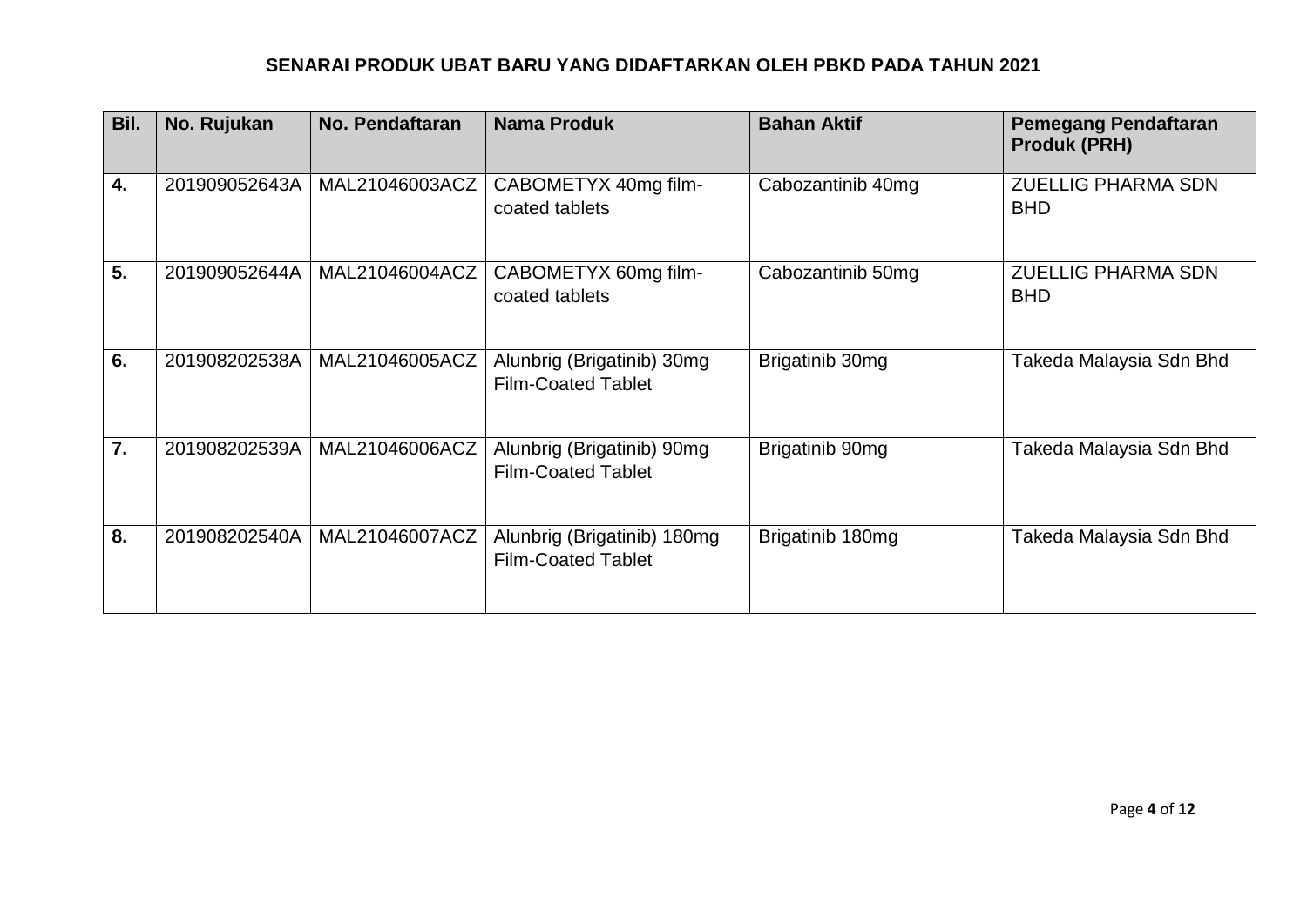# **PBKD 357 (7 MEI 2021)**

| Bil. | No. Rujukan   | <b>No. Pendaftaran</b> | <b>Nama Produk</b>                                                                                   | <b>Bahan Aktif</b>                                                     | <b>Pemegang Pendaftaran</b><br><b>Produk (PRH)</b> |
|------|---------------|------------------------|------------------------------------------------------------------------------------------------------|------------------------------------------------------------------------|----------------------------------------------------|
| 1.   | 201911142963A | MAL21056003ACZ         | Ferinject <sup>®</sup> 50 mg iron/mL<br>solution for injection/infusion                              | Ferric Carboxymaltose<br>50mg iron/ml                                  | <b>ZUELLIG PHARMA SDN</b><br><b>BHD</b>            |
| 2.   | 201908052458A | MAL21056004AZ          | Triveram 10mg/5mg/5mg<br>(atorvastatin/perindopril<br>arginine/amlodipine) film-<br>coated tablets   | Atorvastatin 10 mg/<br>perindopril arginine 5 mg/<br>amlodipine 5 mg   | SERVIER MALAYSIA SDN<br><b>BHD</b>                 |
| 3.   | 201908052459A | MAL21056005AZ          | Triveram 20mg/5mg/5mg<br>(atorvastatin/perindopril<br>arginine/amlodipine) film-<br>coated tablets   | Atorvastatin 20 mg/<br>perindopril arginine 5 mg/<br>amlodipine 5 mg   | <b>SERVIER MALAYSIA SDN</b><br><b>BHD</b>          |
| 4.   | 201908052460A | MAL21056006AZ          | Triveram 20mg/10mg/5mg<br>(atorvastatin/perindopril<br>arginine/amlodipine) film-<br>coated tablets  | Atorvastatin 20 mg/<br>perindopril arginine 10 mg/<br>amlodipine 5 mg  | SERVIER MALAYSIA SDN<br><b>BHD</b>                 |
| 5.   | 201908052461A | MAL21056007AZ          | Triveram 20mg/10mg/10mg<br>(atorvastatin/perindopril<br>arginine/amlodipine) film-<br>coated tablets | Atorvastatin 20 mg/<br>perindopril arginine 10 mg/<br>amlodipine 10 mg | <b>SERVIER MALAYSIA SDN</b><br><b>BHD</b>          |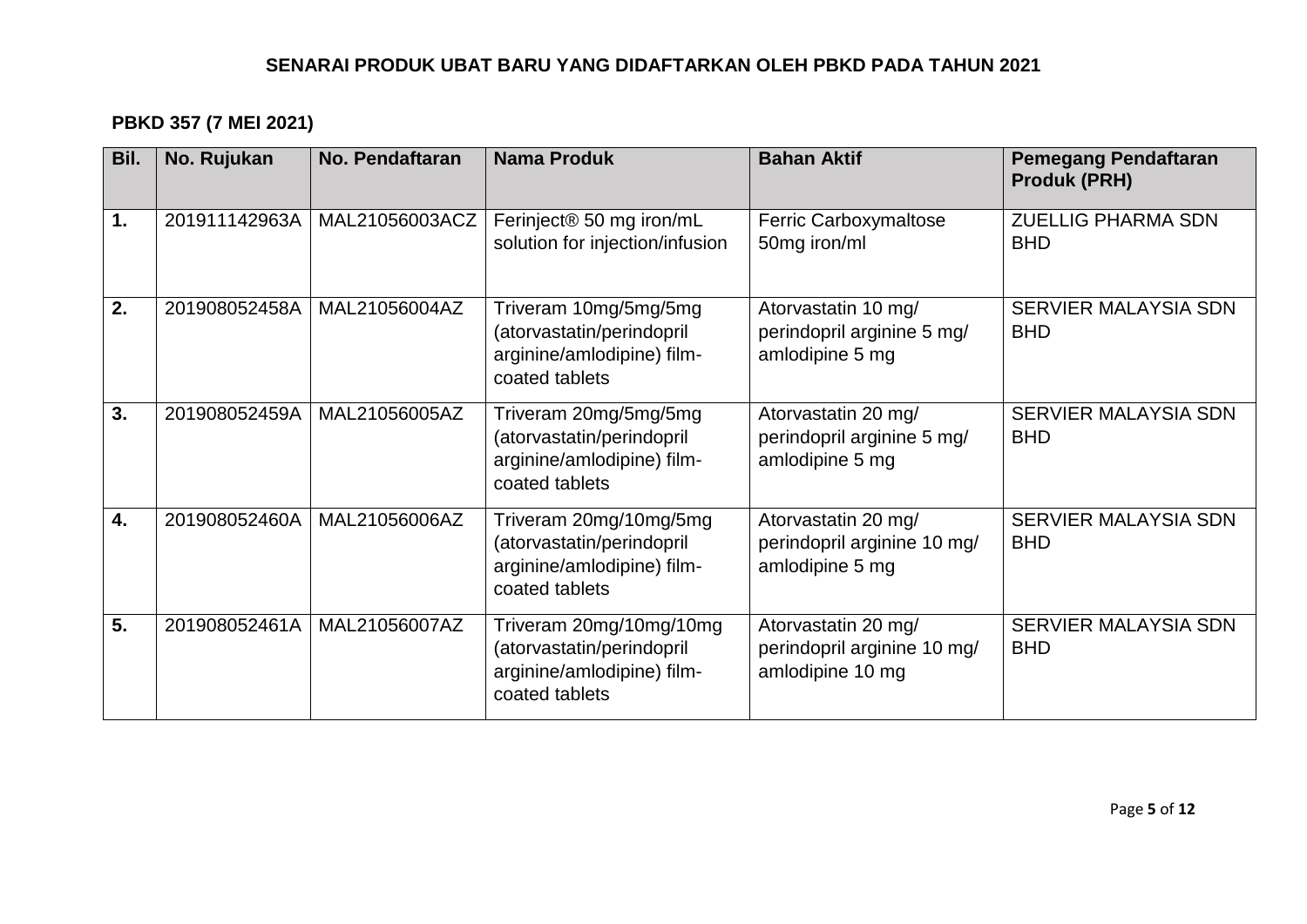| Bil. | No. Rujukan | No. Pendaftaran               | Nama Produk                                                                                          | <b>Bahan Aktif</b>                                                     | <b>Pemegang Pendaftaran</b><br><b>Produk (PRH)</b> |
|------|-------------|-------------------------------|------------------------------------------------------------------------------------------------------|------------------------------------------------------------------------|----------------------------------------------------|
| 6.   |             | 201908052462A   MAL21056008AZ | Triveram 40mg/10mg/10mg<br>(atorvastatin/perindopril<br>arginine/amlodipine) film-<br>coated tablets | Atorvastatin 40 mg/<br>perindopril arginine 10 mg/<br>amlodipine 10 mg | <b>SERVIER MALAYSIA SDN</b><br><b>BHD</b>          |

# **PBKD 358 (4 JUN 2021)**

| Bil.          | No. Rujukan   | No. Pendaftaran | <b>Nama Produk</b>                                                                                                                                                 | <b>Bahan Aktif</b>                                                                                                       | <b>Pemegang Pendaftaran</b><br><b>Produk (PRH)</b>           |
|---------------|---------------|-----------------|--------------------------------------------------------------------------------------------------------------------------------------------------------------------|--------------------------------------------------------------------------------------------------------------------------|--------------------------------------------------------------|
| $\mathbf 1$ . | 202103125061A | MAL21066002ACZ  | <b>RAVIDA TABLET 200MG</b>                                                                                                                                         | Ravidasvir Hydrochloride<br>200 <sub>mg</sub>                                                                            | PHARMANIAGA<br><b>MANUFACTURING</b><br><b>BERHAD</b>         |
| 2.            | 201910262859A | MAL21066005ACZ  | Puroxan (Doxofylline 400mg)<br><b>Tablet</b>                                                                                                                       | Doxofylline 400mg                                                                                                        | <b>EURODRUG</b><br><b>LABORATORIES (M) SDN</b><br><b>BHD</b> |
| 3.            | 201902201830A | MAL21066006AZ   | TRIMBOW (BECLOMETASONE<br>DIPROPIONATE/FORMOTERO<br>FUMARATE/GLYCOPYRRONIU<br>M BROMIDE 100/6/12.5<br><b>MICROGRAMS PRESSURISED</b><br><b>INHALATION SOLUTION)</b> | Beclometasone<br>Dipropionate<br>100mcg/Formoterol<br><b>Fumarate Dihydrate</b><br>6mcg/Glycopyrronium<br>Bromide12.5mcg | Orient Europharma (M) Sdn<br><b>Bhd</b>                      |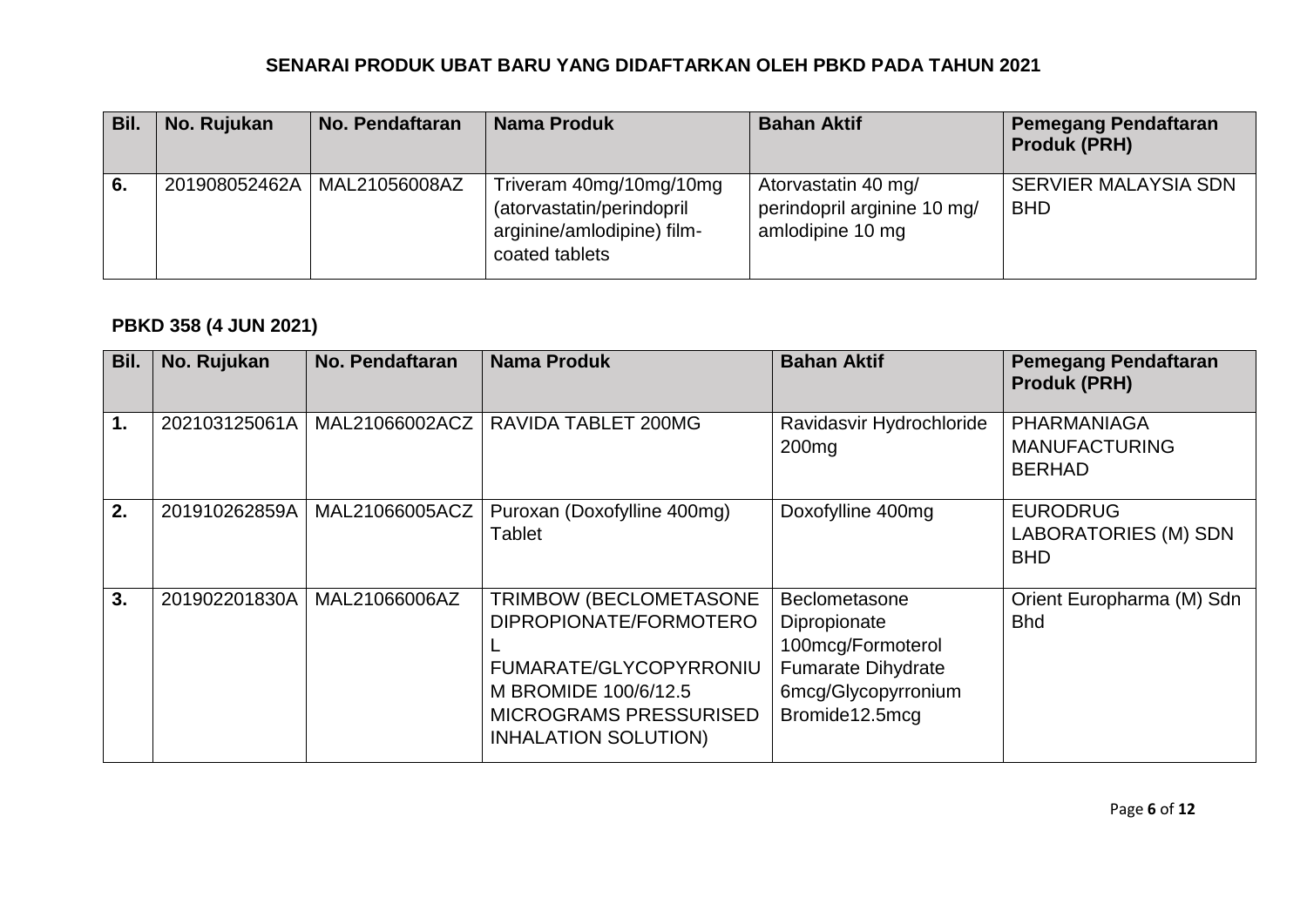## **PBKD 360 (1 JULAI 2021)**

| Bil. | No. Rujukan   | No. Pendaftaran | <b>Nama Produk</b>                                                    | <b>Bahan Aktif</b>                                                | <b>Pemegang Pendaftaran</b><br><b>Produk (PRH)</b> |
|------|---------------|-----------------|-----------------------------------------------------------------------|-------------------------------------------------------------------|----------------------------------------------------|
| 1.   | 201908212548A | MAL21076002ACRZ | Cresemba powder for<br>concentrate for solution for<br>infusion 200mg | Isavuconazonium sulfate<br>(equivalent to<br>isavuconazole 200mg) | PFIZER (MALAYSIA) SDN.<br>BHD.                     |
| 2.   | 201908212549A | MAL21076003ACRZ | Cresemba 100mg Capsule                                                | Isavuconazonium sulfate<br>(equivalent to<br>isavuconazole 100mg) | PFIZER (MALAYSIA) SDN.<br>BHD.                     |
| 3.   | 201912103132A | MAL21076001ARZ  | Eybelis ophthalmic solution<br>0.002%                                 | Omidenepag isopropyl<br>0.002%                                    | <b>SANTEN PHARMA</b><br>MALAYSIA SDN, BHD.         |

## **PBKD 362 (5 OGOS 2021)**

| Bil.             | No. Rujukan   | No. Pendaftaran | <b>Nama Produk</b>                             | <b>Bahan Aktif</b>                                                                                             | <b>Pemegang Pendaftaran</b><br><b>Produk (PRH)</b> |
|------------------|---------------|-----------------|------------------------------------------------|----------------------------------------------------------------------------------------------------------------|----------------------------------------------------|
| $\overline{1}$ . | 202010054317A | MAL21086002ARZ  | Evrysdi Powder for oral<br>solution 0.75 mg/mL | Risdiplam 0.75 mg/mL                                                                                           | ROCHE (MALAYSIA) SDN.<br>BHD.                      |
| 2.               | 202101114772A | MAL21086003ACRZ | Talzenna 0.25mg Hard<br>Capsules               | <b>Talazoparib Tosylate</b><br>0.363 mg (equivalent to<br>0.25 mg of talazoparib<br>active moiety [free base]) | PFIZER (MALAYSIA) SDN.<br>BHD.                     |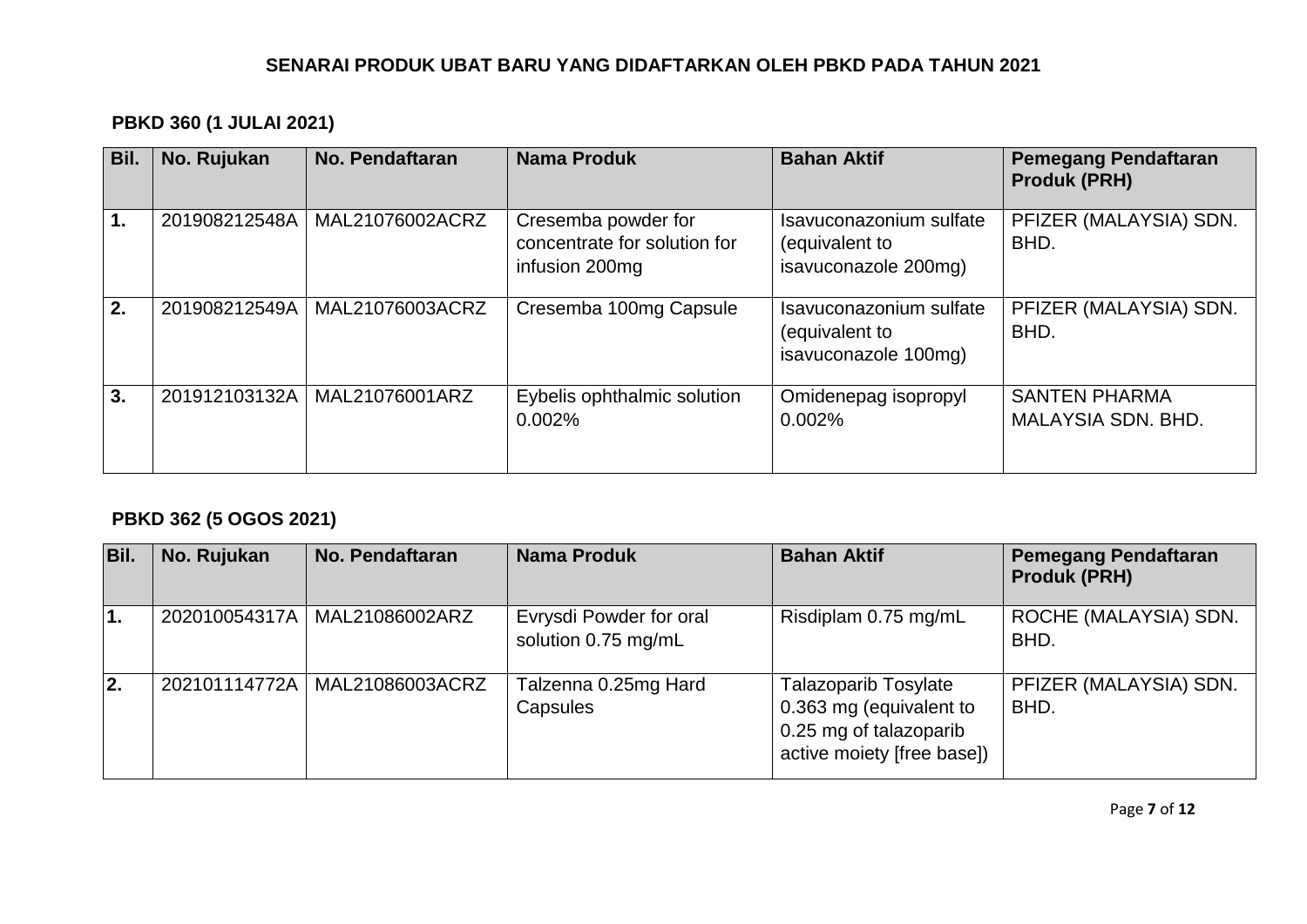| Bil. | No. Rujukan | <b>No. Pendaftaran</b>          | <b>Nama Produk</b>         | <b>Bahan Aktif</b>                                                                                          | <b>Pemegang Pendaftaran</b><br><b>Produk (PRH)</b> |
|------|-------------|---------------------------------|----------------------------|-------------------------------------------------------------------------------------------------------------|----------------------------------------------------|
| l3.  |             | 202101114773A   MAL21086004ACRZ | Talzenna 1mg Hard Capsules | <b>Talazoparib Tosylate</b><br>1.453 mg (equivalent to 1<br>mg of talazoparib active<br>moiety [free base]) | PFIZER (MALAYSIA) SDN.<br>BHD.                     |

# **PBKD 365 (8 OKTOBER 2021)**

| Bil.          | No. Rujukan   | <b>No. Pendaftaran</b> | <b>Nama Produk</b>                                                                                                            | <b>Bahan Aktif</b>                                                           | <b>Pemegang Pendaftaran</b><br><b>Produk (PRH)</b>            |
|---------------|---------------|------------------------|-------------------------------------------------------------------------------------------------------------------------------|------------------------------------------------------------------------------|---------------------------------------------------------------|
| $\mathbf 1$ . | 202101264847A | MAL21106001ARZ         | Atectura Breezhaler<br>(Indacaterol<br>Acetate/Mometasone<br>Furoate) 150/80mcg<br><b>Inhalation Powder Hard</b><br>Capsules  | Indacaterol<br>acetate150mcg and<br>mometasone furoate<br>50 <sub>mcg</sub>  | <b>NOVARTIS</b><br><b>CORPORATION</b><br>(MALAYSIA) SDN. BHD. |
| 2.            | 202101264848A | MAL21106002ARZ         | Atectura Breezhaler<br>(Indacaterol<br>Acetate/Mometasone<br>Furoate) 150/160mcg<br><b>Inhalation Powder Hard</b><br>Capsules | Indacaterol<br>acetate150mcg and<br>mometasone furoate<br>160 <sub>mcg</sub> | <b>NOVARTIS</b><br><b>CORPORATION</b><br>(MALAYSIA) SDN. BHD. |

Page **8** of **12**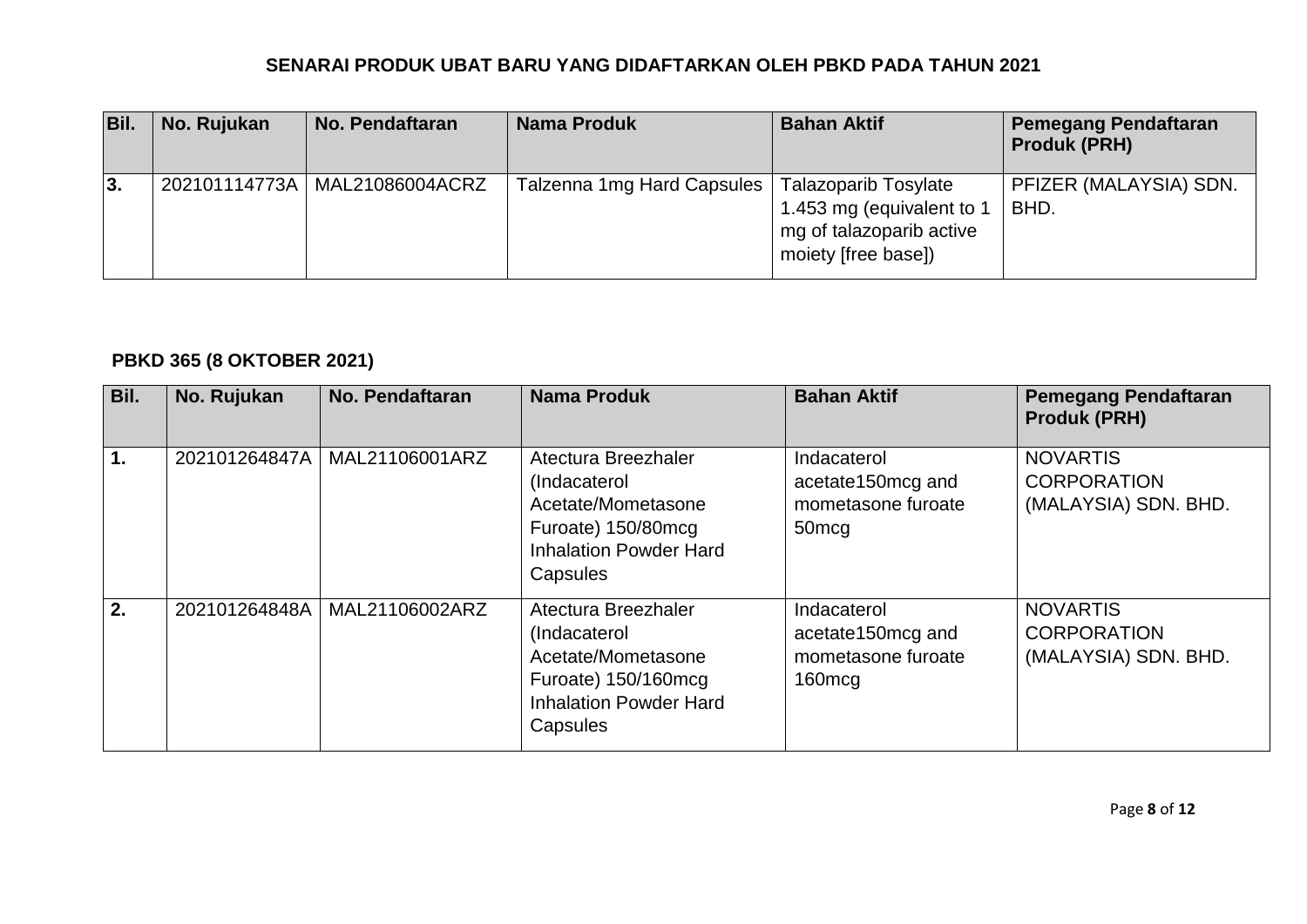| Bil.             | No. Rujukan   | No. Pendaftaran | <b>Nama Produk</b>                                                                                                                                                | <b>Bahan Aktif</b>                                                                                             | <b>Pemegang Pendaftaran</b><br><b>Produk (PRH)</b>            |
|------------------|---------------|-----------------|-------------------------------------------------------------------------------------------------------------------------------------------------------------------|----------------------------------------------------------------------------------------------------------------|---------------------------------------------------------------|
| 3.               | 202101264849A | MAL21106003ARZ  | Atectura Breezhaler<br>(Indacaterol<br>Acetate/Mometasone<br>Furoate) 150/320mcg<br><b>Inhalation Powder Hard</b><br>Capsules                                     | Indacaterol<br>acetate150mcg and<br>mometasone furoate<br>320mcg                                               | <b>NOVARTIS</b><br><b>CORPORATION</b><br>(MALAYSIA) SDN. BHD. |
| $\overline{4}$ . | 202101264846A | MAL21106004ARZ  | <b>Enerzair Breezhaler</b><br>(Indacaterol<br>Acetate/Glycopyrronium<br>Bromide/Mometasone<br>Furoate) 150/50/160mcg<br><b>Inhalation Powder Hard</b><br>Capsules | Indacaterol acetate<br>150mcg, glycopyrronium<br>bromide 50mcg and<br>mometasone furoate<br>160 <sub>mcg</sub> | <b>NOVARTIS</b><br><b>CORPORATION</b><br>(MALAYSIA) SDN. BHD. |
| $\overline{5}$ . | 202010194378A | MAL21106005AZ   | <b>Calquence Hard Capsules</b><br>100 <sub>mg</sub>                                                                                                               | Acalabrutinib 100mg                                                                                            | ASTRAZENECA SDN.<br>BHD.                                      |
| 6.               | 202005203742A | MAL21106006AZ   | Euvalcor (10mg Atorvastatin /<br>5mg Perindopril) hard<br>capsules                                                                                                | Atorvastatin 10<br>mg/Perindopril arginine 5<br>mg                                                             | <b>SERVIER MALAYSIA SDN</b><br><b>BHD</b>                     |
| $\overline{7}$ . | 202005203743A | MAL21106007AZ   | Euvalcor (10mg Atorvastatin /<br>10mg Perindopril) hard<br>capsules                                                                                               | Atorvastatin 10<br>mg/Perindopril arginine<br>$10 \text{ mg}$                                                  | SERVIER MALAYSIA SDN<br><b>BHD</b>                            |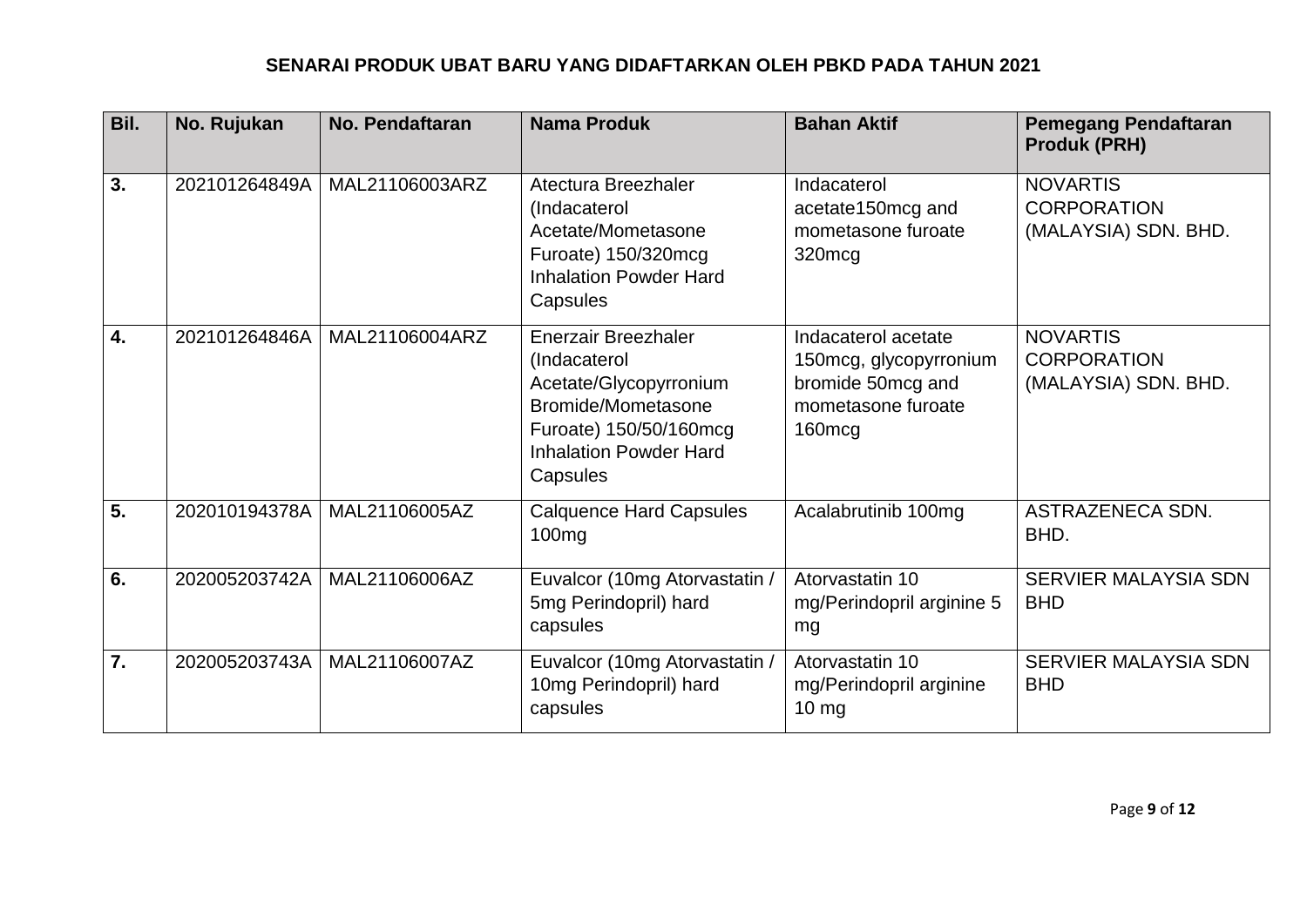| Bil. | No. Rujukan   | No. Pendaftaran | <b>Nama Produk</b>                                                  | <b>Bahan Aktif</b>                                   | <b>Pemegang Pendaftaran</b><br><b>Produk (PRH)</b>                                             |
|------|---------------|-----------------|---------------------------------------------------------------------|------------------------------------------------------|------------------------------------------------------------------------------------------------|
| 8.   | 202005203744A | MAL21106008AZ   | Euvalcor (20mg Atorvastatin /<br>5mg Perindopril) hard<br>capsules  | Atorvastatin 20 mg/<br>Perindopril arginine 5 mg     | <b>SERVIER MALAYSIA SDN</b><br><b>BHD</b>                                                      |
| 9.   | 202005203746A | MAL21106009AZ   | Euvalcor (40mg Atorvastatin /<br>5mg Perindopril) hard<br>capsules  | Atorvastatin 40 mg/<br>Perindopril arginine 5 mg     | SERVIER MALAYSIA SDN<br><b>BHD</b>                                                             |
| 10.  | 202005203745A | MAL21106010AZ   | Euvalcor (20mg Atorvastatin /<br>10mg Perindopril) hard<br>capsules | Atorvastatin 20 mg/<br>Perindopril arginine 10<br>mg | SERVIER MALAYSIA SDN<br><b>BHD</b>                                                             |
| 11.  | 202005203747A | MAL21106011AZ   | Euvalcor (40mg Atorvastatin /<br>10mg Perindopril) hard<br>capsules | Atorvastatin 40 mg/<br>Perindopril arginine 10<br>mg | <b>SERVIER MALAYSIA SDN</b><br><b>BHD</b>                                                      |
| 12.  | 202008124111A | MAL21106012ACZ  | TAMBOCOR TABLET<br>100MG                                            | <b>Flecainide Acetate</b><br>100 <sub>mg</sub>       | iNova Pharmaceuticals<br>(Singapore) Pte Ltd<br>(incorporated In Singapore)<br>Malaysia Branch |
| 13.  | 202006253898A | MAL21106013ACRZ | Velcade 3.5mg for Injection<br>(sterile lyophilized powder)         | Bortezomib 3.5mg                                     | <b>JOHNSON &amp; JOHNSON</b><br><b>SDN BHD</b>                                                 |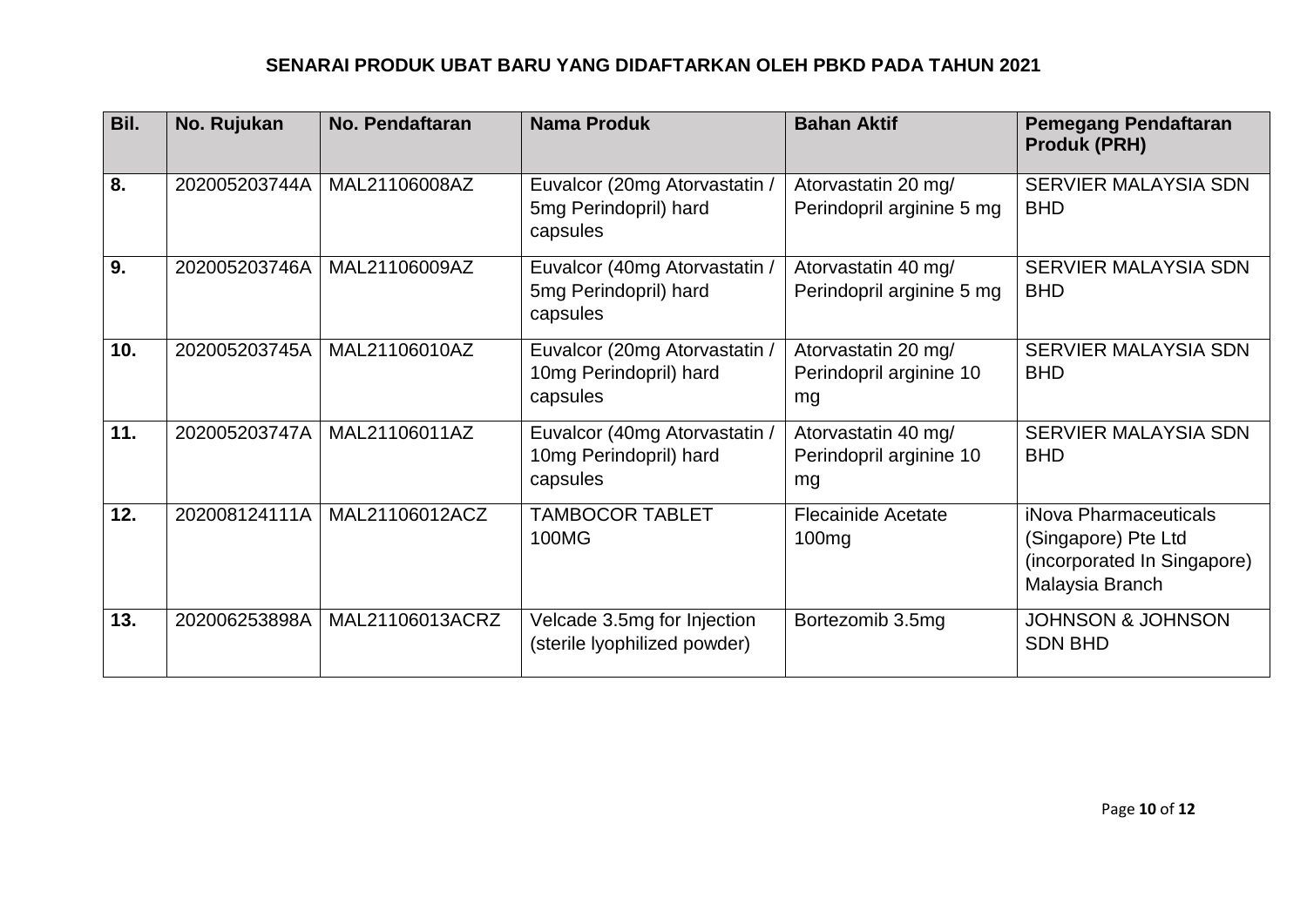# **PBKD 366 (17 NOVEMBER 2021)**

| Bil.          | No. Rujukan   | No. Pendaftaran | <b>Nama Produk</b>                                   | <b>Bahan Aktif</b>                              | <b>Pemegang Pendaftaran</b><br><b>Produk (PRH)</b>            |
|---------------|---------------|-----------------|------------------------------------------------------|-------------------------------------------------|---------------------------------------------------------------|
| $\mathbf 1$ . | 202006023783A | MAL21116005ARZ  | Kiendra 0.25mg film-coated<br>tablet                 | Siponimod 0.25mg (as<br>siponimod fumaric acid) | <b>NOVARTIS</b><br><b>CORPORATION</b><br>(MALAYSIA) SDN. BHD. |
| 2.            | 202006023784A | MAL21116006ARZ  | Kiendra 2mg film-coated<br>tablet                    | Siponimod 2 mg (as<br>siponimod fumaric acid)   | <b>NOVARTIS</b><br><b>CORPORATION</b><br>(MALAYSIA) SDN. BHD. |
| 3.            | 201911132961A | MAL21116009ACSZ | Afrin Nasal Spray 0.05%                              | Oxymetazoline<br>Hydrochloride 0.05%w/v         | BAYER CO. (MALAYSIA)<br>SDN, BHD.                             |
| 4.            | 202003273589A | MAL21116007ACRZ | Nitroderm TTS 5 (5mg/24hr)<br>transdermal patch      | Nitroglycerin, diluted<br>25mg                  | <b>NOVARTIS</b><br><b>CORPORATION</b><br>(MALAYSIA) SDN. BHD. |
| 5.            | 202003273590A | MAL21116008ACRZ | Nitroderm TTS 10<br>(10mg/24hr) transdermal<br>patch | Nitroglycerin, diluted<br>50 <sub>mg</sub>      | <b>NOVARTIS</b><br><b>CORPORATION</b><br>(MALAYSIA) SDN. BHD. |
| 6.            | 202006193860A | MAL21116010ACZ  | <b>MIACALCIC 50IU</b><br><b>AMPOULES</b>             | Calcitonin Salmon 50IU                          | <b>ZUELLIG PHARMA SDN</b><br><b>BHD</b>                       |